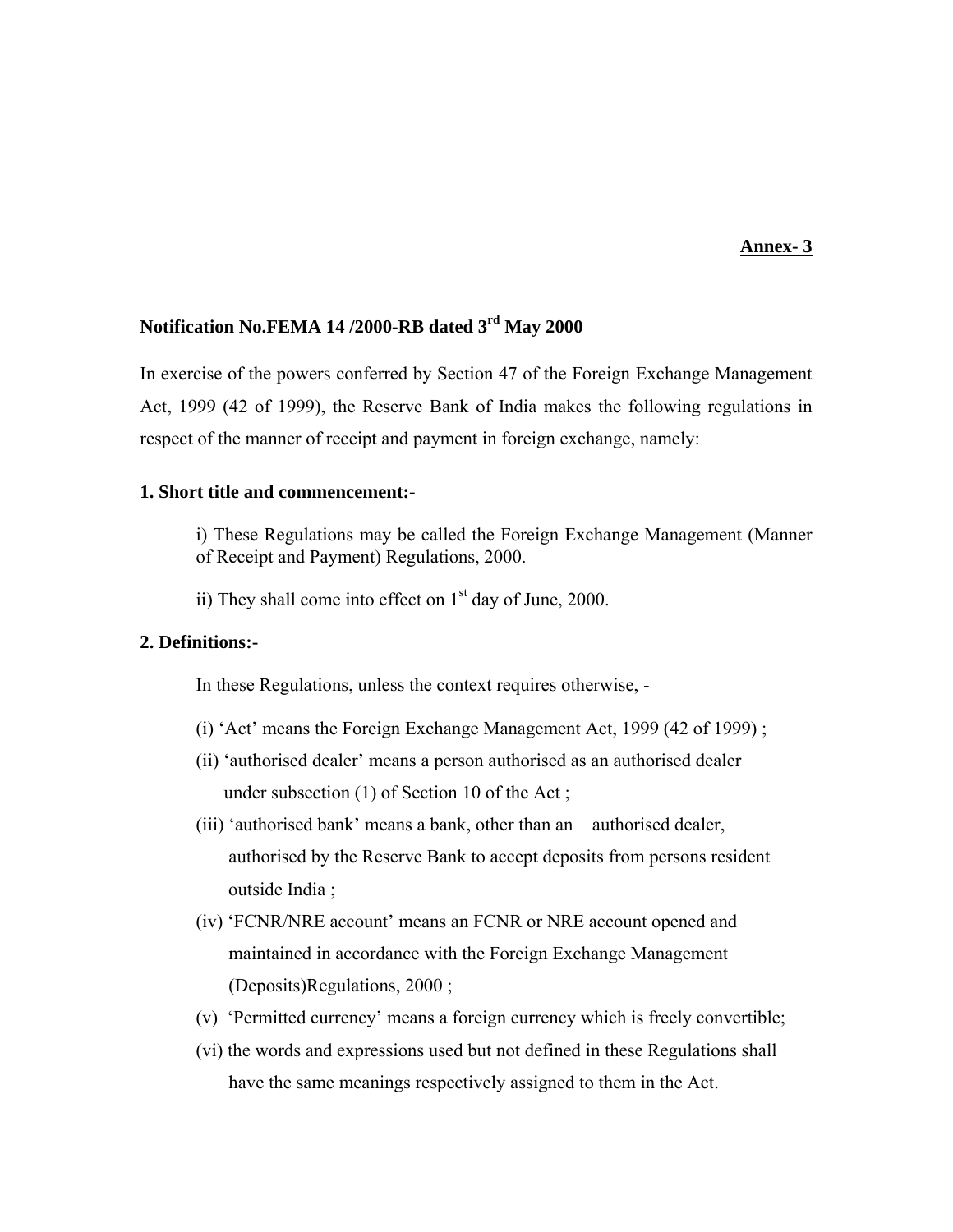# **3. Manner of Receipt in Foreign Exchange :-**

 (i) Every receipt in foreign exchange by an authorised dealer, whether by way of remittance from a foreign country (other than Nepal and Bhutan) or by way of reimbursement from his branch or correspondent outside India against payment for export from India, or against any other payment, shall be as mentioned below:

| Group                                                                                                                                                               | Manner of receipt of foreign exchange                                                                                                                                                                                                                                                                                                                                                                                              |
|---------------------------------------------------------------------------------------------------------------------------------------------------------------------|------------------------------------------------------------------------------------------------------------------------------------------------------------------------------------------------------------------------------------------------------------------------------------------------------------------------------------------------------------------------------------------------------------------------------------|
| (1) member countries in<br>the Asian Clearing Union<br>Nepal)namely,<br>(except)<br>Bangladesh<br>.Islamic<br>Republic of Iran<br>Myanmar ,Pakistan and<br>SriLanka | a) payment for all eligible current transactions by debit to the<br>Asian Clearing Union dollar account in India of a bank of the<br>member country in which the other party to the transaction is<br>resident or by credit to the Asian Clearing Union dollar<br>account of the authorised dealer maintained with the<br>correspondent bank in the member country; and<br>b) payment in any permitted currency in all other cases |
| (2) all countries other than<br>those mentioned in $(1)$ .                                                                                                          | a) payment in rupees from the account of a bank situated in<br>any country other than a member country of Asian Clearing<br>Union or Nepal or Bhutan; or<br>b) payment in any permitted currency.                                                                                                                                                                                                                                  |

- "(1 A) In respect of exports from India to Myanmar, payment may be received in any freely convertible currency or through ACU Mechanism from Myanmar"
- (2) In respect of an export from India, payment shall be received in a currency appropriate to the place of final destination as mentioned in the declaration form irrespective of the country of residence of the buyer.

# **4. Payment for export in certain cases:-**

Notwithstanding anything contained in Regulation 3, payment for export may also be received by the exporter as under , namely: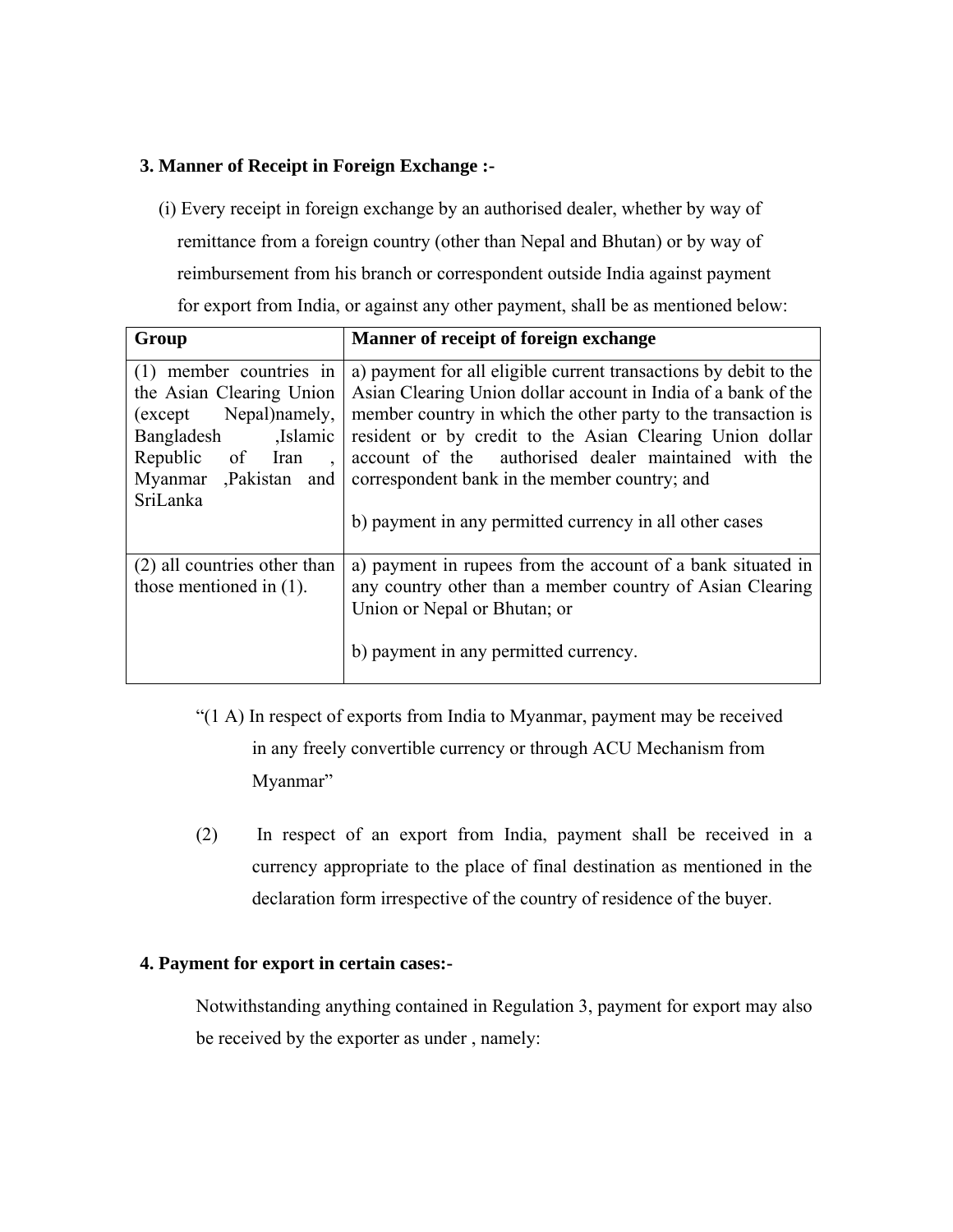i) in the form of a bank draft, cheque, pay order, foreign currency notes /travelers cheque from a buyer during his visit to India, provided the foreign currency so received is surrendered within the specified period to the authorised dealer of which the exporter is a customer ;

ii) by debit to FCNR/NRE account maintained by the buyer with an authorised dealer or an authorised bank in India ;

iii) in rupees from the credit card servicing bank in India against the charge slip signed by the buyer where such payment is made by the buyer through a credit card ;

iv) from a rupee account held in the name of an Exchange House with an authorised dealer if the amount does not exceed two lakh rupees per export transaction ;

v) in accordance with the directions issued by the Reserve Bank to authorised dealers, where the export is covered by the arrangement between the Central Government and the Government of a foreign country or by the credit arrangement entered into by the EXIM Bank with a financial institution in a foreign state;

vi) in the form of precious metals i.e. gold/silver/platinum equivalent to value of jewellery exported by Gems and Jewellery units in Special Economic Zones and Export Oriented Units on the condition that the sale contract provides for the same and the value is declared in the relevant GR/SDF/PP forms.

### **5) Manner of payment in foreign exchange:-**

(1) A payment in foreign exchange by an authorised dealer, whether by way of remittance from India or by way of reimbursement to his branch or correspondent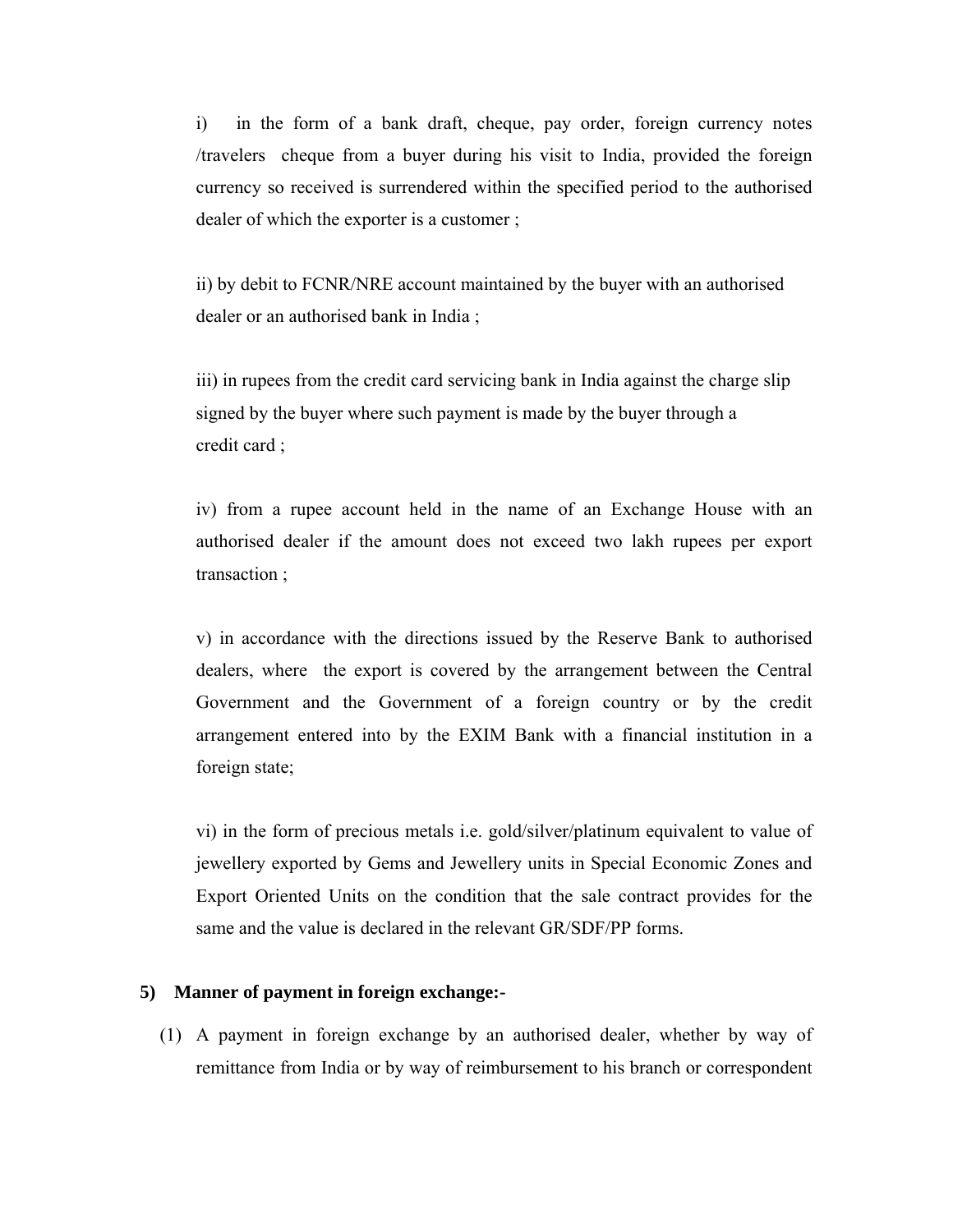outside India (other than Nepal and Bhutan) against payment for import into India, or against any other payment, shall be as mentioned below:

| Group                                                                                                                                                                  | <b>Manner of payment</b>                                                                                                                                                                                                                                                                                                                                                                                                       |
|------------------------------------------------------------------------------------------------------------------------------------------------------------------------|--------------------------------------------------------------------------------------------------------------------------------------------------------------------------------------------------------------------------------------------------------------------------------------------------------------------------------------------------------------------------------------------------------------------------------|
| $(1)$ member countries in<br>the Asian Clearing Union<br>(except Nepal) namely,<br>Bangladesh,<br>Islamic<br>Republic of<br>Iran,<br>Myanmar, Pakistan and<br>SriLanka | a) payment for all eligible current transactions by credit to<br>the Asian Clearing Union dollar account in India of a bank of<br>the member country in which the other party to the<br>transaction is resident or by debit to the Asian Clearing<br>Union dollar account of the authorised dealer maintained<br>with the correspondent bank in the member country; and<br>b) payment in any permitted currency in other cases |
| (2) all countries other than<br>those mentioned in $(1)$ .                                                                                                             | a) payment in rupees from the account of a bank situated in<br>any country other than a member country of Asian Clearing<br>Union or Nepal or Bhutan; or<br>b) payment in any permitted currency.                                                                                                                                                                                                                              |

" (1 A) In respect of imports into India from Myanmar, payment may be made in any freely convertible currency or through ACU Mechanism to Myanmar"

(2) In respect of import into India,

a) where the goods are shipped from a member country of Asian Clearing Union (other than Nepal) but the supplier is resident of a country other than a member country of Asian Clearing Union, payment may be made in a manner specified for countries in Group (2) of Regulation 5 ;

b) in all other cases, payment shall be made in a currency appropriate to the country of shipment of goods.

## **6. Manner of Payment in certain cases:-**

Notwithstanding anything contained in Regulation 5 –

(1) where an import is covered by the special arrangement between the Central